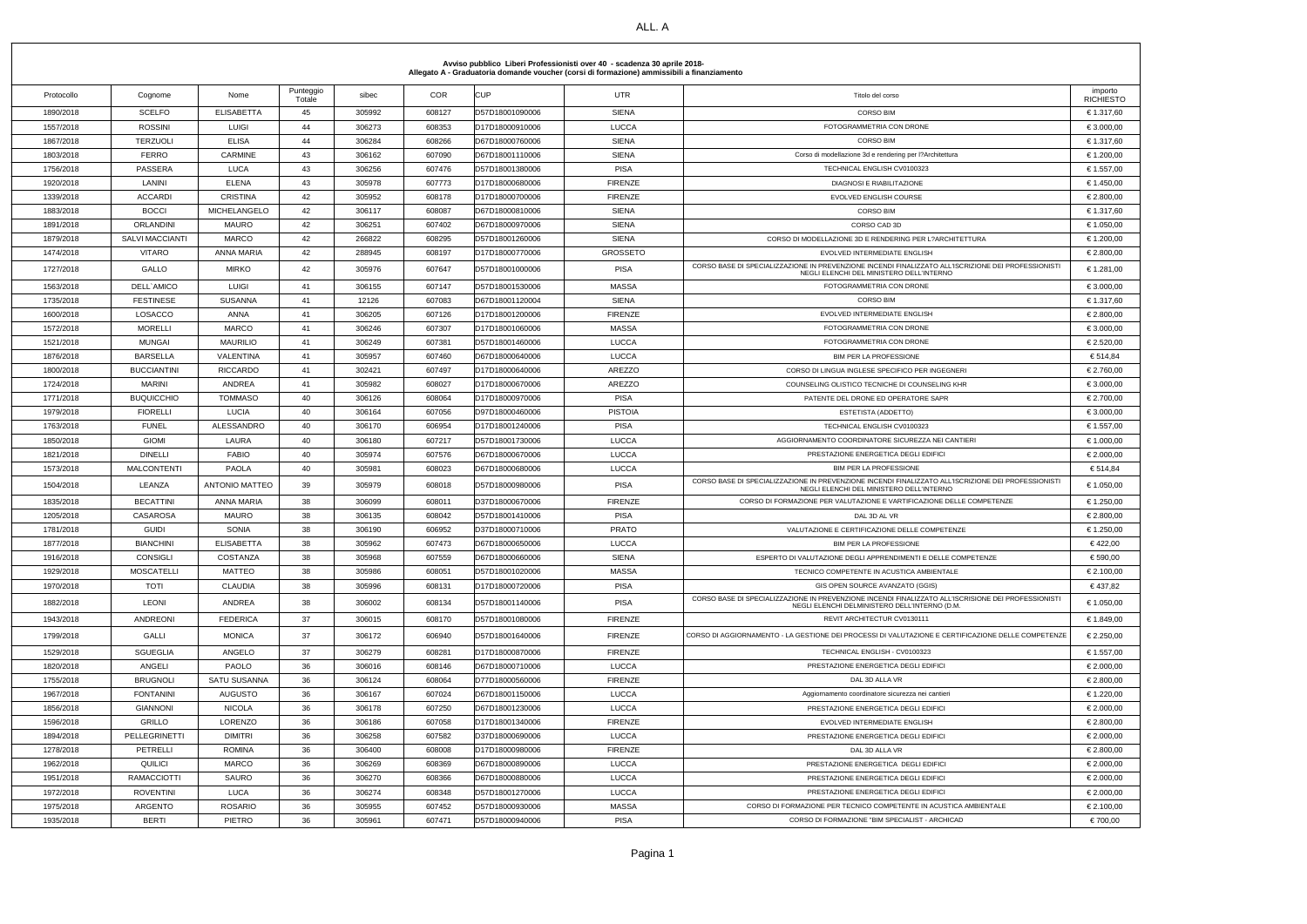## ALL. A

| 1880/2018 | <b>CIPOLLINI</b>    | FERNANDO               | 36 | 305967 | 607555 | D97D18000390006 | <b>MASSA</b>    | MASSAGGIATORI MASSOFISIOTERAPISTI                                                                                                            | € 3.000,00 |
|-----------|---------------------|------------------------|----|--------|--------|-----------------|-----------------|----------------------------------------------------------------------------------------------------------------------------------------------|------------|
| 1942/2018 | <b>CUGNINI</b>      | <b>FRANCESCO</b>       | 36 | 305971 | 607573 | D57D18000960006 | <b>PISA</b>     | FORMAZIONE OBBLIGATORIA PER RESPONSABILE DEI SERVIZI DI PREVENZIONE E PROTEZIONE (RSPP) – MODULO C                                           | €475,00    |
| 1896/2018 | <b>FRUSTACE</b>     | <b>DAVIDE</b>          | 36 | 305975 | 607639 | D57D18000990006 | <b>PISA</b>     | GENERAL ENGLISH & ONE TO ONE                                                                                                                 | € 2.850,00 |
| 1801/2018 | MONTI               | <b>STEFANO</b>         | 36 | 305985 | 608049 | D87D18000470006 | <b>PISA</b>     | <b>WORKING IN ENGLISH</b>                                                                                                                    | € 3.000,00 |
| 1715/2018 | <b>PUGLIESE</b>     | <b>FILOMENA</b>        | 36 | 222715 | 608118 | D87D18000510006 | <b>PISA</b>     | LA NUOVA NORMATIVA PRIVACY: RESPONSABILE DEL TRATTAMENTO                                                                                     | € 220,00   |
| 1741/2018 | ZINGARELLI          | SAVERIO                | 36 | 306000 | 608133 | D57D18001120006 | <b>PISA</b>     | CORSO BASE IN SPECIALIZZAZIONE PREVENZIONE INCENDI FINALIZZATO ALL'ISCRIZIONE NEGLI ELENCHI DEI<br>PROFESSIONISTI DEL MINISTERO DELL'INTERNO | € 1.281,00 |
| 1802/2018 | AGOZZINO            | <b>GRAZIANO</b>        | 35 | 306012 | 608173 | D57D18001050006 | <b>LUCCA</b>    | AGGIORNAMENTO COORDINATORI SICUREZZA NEI CANTIERI                                                                                            | € 1.000,00 |
| 1908/2018 | <b>BONALDI</b>      | <b>LISA</b>            | 35 | 306118 | 608084 | D67D18000820006 | <b>LUCCA</b>    | PRESTAZIONE ENERGETICA DEGLI EDIFICI                                                                                                         | € 2.000,00 |
| 1913/2018 | NIZZI               | <b>LUCA</b>            | 35 | 306250 | 607389 | D67D18000980006 | <b>LUCCA</b>    | PRESTAZONE ENERGETICA DEGLI EDIFICI                                                                                                          | € 2.000,00 |
| 1901/2018 | <b>PIOLI</b>        | VALENTINA              | 35 | 306264 | 608387 | D57D18001300006 | <b>LUCCA</b>    | PRESTAZIONE ENERGETICA DEGLI EDIFICI                                                                                                         | € 2.000,00 |
| 1873/2018 | <b>POGGI</b>        | <b>RICCARDO</b>        | 35 | 306268 | 608372 | D27D18000650006 | <b>LUCCA</b>    | PRESTAZIONE ENERGETICA DEGLI EDIFICI                                                                                                         | € 2.000,00 |
| 1757/2018 | <b>RAVAGNI</b>      | <b>ROBERTA</b>         | 35 | 306271 | 608364 | D67D18000870006 | <b>FIRENZE</b>  | <b>CORSO BIM</b>                                                                                                                             | € 1.317,00 |
| 1910/2018 | <b>SIMONINI</b>     | ANDREA                 | 35 | 306280 | 608277 | D77D18000530006 | <b>LUCCA</b>    | VALUTAZIONE PRESTAZIONE ENERGETICA DEGLI EDIFICI                                                                                             | € 2.000,00 |
| 1839/2018 | <b>STRAMBI</b>      | <b>RICCARDO</b>        | 35 | 306281 | 608275 | D67D18000790006 | <b>LUCCA</b>    | PRESTAZIONE ENERGETICA DEGLI EDIFICI                                                                                                         | € 2.000,00 |
| 1759/2018 | TRITARELLI          | MARCO                  | 35 | 306289 | 608251 | D17D18000800006 | <b>FIRENZE</b>  | <b>CORSO BIM</b>                                                                                                                             | € 1.317,00 |
| 1909/2018 | VALDRIGHI           | <b>STEFANO</b>         | 35 | 306290 | 608244 | D67D18000750006 | <b>LUCCA</b>    | PRESTAZIONE ENERGETICA DEGLI EDIFICI                                                                                                         | € 2.000,00 |
| 1808/2018 | <b>CINCI</b>        | <b>GIULIA</b>          | 35 | 305966 | 607500 | D57D18000950006 | <b>LIVORNO</b>  | MASTER IN PSICOTERAPIA DI GRUPPO ANALITICO TRANSAZIONALE                                                                                     | € 2.548,00 |
| 1667/2018 | <b>SOLA</b>         | <b>BARBARA</b>         | 35 | 305994 | 608165 | D37D18000660006 | <b>PRATO</b>    | ESPERTO DI VALUTAZIONE E CERTIFICAZIONE DELLE COMPETENZE                                                                                     | € 1.250,00 |
| 1946/2018 | <b>BATONI</b>       | <b>CHIARA</b>          | 34 | 306098 | 608019 | D67D18000730006 | <b>PISA</b>     | CORSO INDIVIDUALE DI TERMINOLOGIA TECNICA RIFERITA ALLA FORMAZIONE ED EDUCAZIONE IN LINGUA INGLESE                                           | € 2.700,00 |
| 1689/2018 | <b>BINDI</b>        | <b>MASSIMO</b>         | 34 | 306115 | 607557 | D67D18000800006 | <b>SIENA</b>    | <b>CORSO BIM</b>                                                                                                                             | € 1.080,00 |
| 1481/2018 | CADELO              | MANUEL                 | 34 | 306128 | 608059 | D57D18001330006 | <b>GROSSETO</b> | TECNICHAL ENGLISH CV0100323                                                                                                                  | € 1.557,00 |
| 1826/2018 | <b>CHIARABOLLI</b>  | LUCA                   | 34 | 306140 | 607397 | D17D18001030006 | <b>SIENA</b>    | CORSO DI MODELLAZIONE 3D E RENDERING PER L?ARCHITETTURA ???                                                                                  | € 1.464,00 |
| 1957/2018 | CITTI               | ANGELO                 | 34 | 306143 | 607350 | D57D18001480006 | <b>LUCCA</b>    | AGGIORNAMENTO COORDINATORE SICUREZZA NEI CANTIERI                                                                                            | € 1.000,00 |
| 1791/2018 | <b>CORSI</b>        | <b>ELISABETTA</b>      | 34 | 306146 | 607327 | D17D18001090006 | <b>SIENA</b>    | <b>CORSO BIM</b>                                                                                                                             | € 1.080,00 |
| 1886/2018 | FARABOSCHI          | STEFANO                | 34 | 306157 | 607093 | D57D18001550006 | <b>LUCCA</b>    | AGGIORNAMENTO SICUREZZA CANTIERI                                                                                                             | € 1.000,00 |
| 1797/2018 | <b>FINETTI</b>      | <b>FRANCESCA</b>       | 34 | 306163 | 607064 | D67D18001140006 | <b>SIENA</b>    | Corso di modellazione 3d e rendering per l'Architettura                                                                                      | € 1.200,00 |
| 1728/2018 | <b>FURIOZZI</b>     | <b>LUCA</b>            | 34 | 306171 | 606949 | D57D18001630006 | <b>SIENA</b>    | <b>CORSO BIM</b>                                                                                                                             | € 1.080,00 |
| 1792/2018 | <b>GHERARDI</b>     | <b>GINEVRA</b>         | 34 | 306174 | 606933 | D17D18001260006 | <b>SIENA</b>    | <b>CORSO BIM</b>                                                                                                                             | € 1.080,00 |
| 1825/2018 | <b>GORACCI</b>      | <b>ROBERTA</b>         | 34 | 306183 | 607178 | D57D18001710006 | <b>SIENA</b>    | CORSO DI MODELLAZIONE 3D E RENDERING PER L?ARCHITETTURA                                                                                      | € 1.200,00 |
| 1509/2018 | <b>GUIDI</b>        | CATIA                  | 34 | 306189 | 607022 | D37D18000720006 | SIENA           | L'ALLEANZA TERAPEUTICA                                                                                                                       | € 1.200,00 |
| 1978/2018 | <b>GUIDI</b>        | ANTONELLA              | 34 | 69026  | 607170 | D37D18000710006 | <b>LUCCA</b>    | AGGIORNAMENTO PER COORDINATORI DELLA SICUREZZA                                                                                               | € 1.000,00 |
| 1710/2018 | MAGRINI             | ANDREA                 | 34 | 306229 | 606917 | D57D18001570006 | SIENA           | CORSO BIM                                                                                                                                    | € 1.080,00 |
| 1678/2018 | <b>MANTENGOLI</b>   | MARCELLO               | 34 | 306233 | 607263 | D67D18001070006 | <b>SIENA</b>    | <b>CORSO BIM</b>                                                                                                                             | € 1.080,00 |
| 1878/2018 | MATTEI              | MATTEO                 | 34 | 306237 | 607283 | D67D18001050006 | <b>LUCCA</b>    | AGGIORNAMENTO COORDINATE SICUREZZA 40 ORE                                                                                                    | € 1.000,00 |
| 1955/2018 | MAZZUCCHI           | <b>GIANMARCO</b>       | 34 | 306239 | 607297 | D67D18001050006 | <b>LUCCA</b>    | AGGIORNAMENTO COORDINATORE SICUREZZA NEI CANTIERI                                                                                            | € 1.220,00 |
| 1787/2018 | PALAGI              | NICOLA                 | 34 | 306253 | 607468 | D57D18001400006 | <b>LUCCA</b>    | AGGIORNAMENTO CORSO SICUREZZA                                                                                                                | € 1.000,00 |
| 1869/2018 | <b>PIRAS</b>        | <b>GIUSEPPINO</b>      | 34 | 306265 | 608381 | D67D18000910006 | <b>PISA</b>     | LA GESTIONE DEI PROCESSI DI VALUTAZIONE E CERTIFICAZIONE DELLE COMPETENZE                                                                    | € 2.250,00 |
| 1817/2018 | RAVAGNI             | DANIELE                | 34 | 247423 | 608358 | D67D18000860006 | SIENA           | CORSO DI MODELLAZIONE 3D E RENDERING PER L?ARCHITETTURA                                                                                      | € 1.200,00 |
| 1965/2018 | SALVATORI           | <b>MIRKO</b>           | 34 | 306275 | 608342 | D17D18000900006 | PISTOIA         | AGGIORNAMENTO COORDINATORE SICUREZZA NEI CANTIERI                                                                                            | € 1.220,00 |
| 1907/2018 | SGALAMBRO           | LETIZIA                | 34 | 306278 | 608286 | D57D18001250006 | <b>FIRENZE</b>  | LA GESTIONE DEI PROCESSI DI CERTIFICAZIONE DEGLI APPRENDIMENTI E LA VALUTAZIONE DELLE COMPETENZE                                             | € 2.250,00 |
| 1775/2018 | <b>TERZUOLI</b>     | <b>FRANCESCO</b>       | 34 | 306283 | 608269 | D77D18000520006 | SIENA           | <b>CORSO BIM</b>                                                                                                                             | € 1.080,00 |
| 1918/2018 | <b>VALLARIO</b>     | <b>GIUSEPPE NICOLA</b> | 34 | 306291 | 608243 | D67D18000740006 | <b>FIRENZE</b>  | LA GESTIONE DEI PROCESSI DI VALUTAZIONE E CERTIFICAZIONE DELLE COMPETENZE                                                                    | € 2.250,00 |
| 1742/2018 | VENERI              | <b>CHIARA</b>          | 34 | 306294 | 608234 | D57D18001210006 | SIENA           | CORSO DI MODELLAZIONE 3D E RENDERING PER L?ARCHITETTURA                                                                                      | € 1.200,00 |
| 1830/2018 | <b>BARATTI</b>      | <b>MICHELA</b>         | 34 | 305956 | 607457 | D87D18000460006 | <b>FIRENZE</b>  | I DISTURBI DEGLI APPRENDIMENTI SCOLASTICI E I DISTURBI DEL NEUROSVILUPPO: DSAP                                                               | € 1.188,52 |
| 1973/2018 | <b>BORCHI</b>       | <b>STEFANO</b>         | 34 | 305964 | 607475 | D17D18000630006 | AREZZO          | CORSO DI DISEGNO TECNICO CAD3D E REVIT                                                                                                       | € 1.650,00 |
| 1948/2018 | <b>MARTINI</b>      | <b>EMANUELA</b>        | 34 | 305983 | 608032 | D17D18000690006 | PISTOIA         | I DISTURBI DEGLI APPRENDIMENTI SCOLASTICI E I DISTURBI DEL NEUROSVILUPPO: DSAP                                                               | € 1.188,52 |
| 1865/2018 | <b>PUCCINI</b>      | ANNALISA               | 34 | 305990 | 608112 | D67D18000690006 | PISTOIA         | CORSO INDIVIDUALE DI TERMINOLOGIA TECNICA RIFERITA AL MARKETING LINGUA INGLESE                                                               | € 2.700,00 |
| 1532/2018 | <b>BENSI</b>        | ALESSANDRO             | 33 | 306105 | 608617 | D57D18001240006 | SIENA           | CORSO DI PILOTA DI DORNE PER L'AGRICOLTURA DI PRECISIONE                                                                                     | € 2.760,00 |
| 1834/2018 | CAMBO <sup>®</sup>  | ANTONIO                | 33 | 306129 | 608058 | D57D18001350006 | <b>SIENA</b>    | PROFESSIONISTA 2.0: REDAZIONE DI ATTI                                                                                                        | € 1.500,00 |
| 1652/2018 | CARAPELLI           | ALBERTO                | 33 | 306131 | 608055 | D17D18001000006 | <b>SIENA</b>    | CORSO DI MODELLAZIONE 3D E RENDERING PER L?ARCHITETTURA                                                                                      | € 1.464,00 |
| 1816/2018 | <b>CECCHERINI</b>   | ALESSANDRO             | 33 | 306138 | 607443 | D67D18001000006 | <b>SIENA</b>    | <b>CORSO BIM</b>                                                                                                                             | € 1.080,00 |
| 1852/2018 | <b>FONTANI</b>      | <b>EDOARDO</b>         | 33 | 306166 | 607037 | D57D18001610006 | SIENA           | <b>CORSO BIM</b>                                                                                                                             | € 1.080,00 |
| 1840/2018 | <b>GIALLOMBARDO</b> | <b>DONATELLO</b>       | 33 | 306176 | 606920 | D17D18001270006 | SIENA           | CORSO DI CERTIFICAZIONE ECDL ADVANCED SPREASHEET                                                                                             | € 1.680,00 |
| 1712/2018 | <b>GORI</b>         | TOMMASO                | 33 | 93810  | 607112 | D67D18001190006 | <b>FIRENZE</b>  | CORSO DI MODELLAZIONE 3D E RENDERING PER L?ARCHITETTURA                                                                                      | € 1.200,00 |
| 1484/2018 | <b>IOVENITTI</b>    | ALESSANDRA             | 33 | 306195 | 607162 | D57D18001670006 | GROSSETO        | TECNICAL ENGLISH - CV 0100323                                                                                                                | € 1.557,00 |

| PISIOTERAPISTI                                                             | € 3.000,00 |
|----------------------------------------------------------------------------|------------|
| DI PREVENZIONE E PROTEZIONE (RSPP) - MODULO C                              | €475,00    |
| ONE TO ONE                                                                 | € 2.850,00 |
| <b>\GLISH</b>                                                              | € 3.000,00 |
| ONSABILE DEL TRATTAMENTO                                                   | € 220,00   |
| I FINALIZZATO ALL'ISCRIZIONE NEGLI ELENCHI DEI<br><b>FERO DELL'INTERNO</b> | € 1.281,00 |
| SICUREZZA NEI CANTIERI                                                     | € 1.000,00 |
| CA DEGLI EDIFICI                                                           | € 2.000,00 |
| CA DEGLI EDIFICI                                                           | € 2.000,00 |
| CA DEGLI EDIFICI                                                           | € 2.000,00 |
| CA DEGLI EDIFICI                                                           | € 2.000,00 |
| м                                                                          | € 1.317,00 |
| ERGETICA DEGLI EDIFICI                                                     | € 2.000,00 |
| CA DEGLI EDIFICI                                                           | € 2.000,00 |
| м                                                                          | € 1.317,00 |
| CA DEGLI EDIFICI                                                           | € 2.000,00 |
| ) ANALITICO TRANSAZIONALE                                                  | € 2.548,00 |
| CAZIONE DELLE COMPETENZE                                                   | € 1.250,00 |
| LA FORMAZIONE ED EDUCAZIONE IN LINGUA INGLESE                              | € 2.700,00 |
| Μ                                                                          | € 1.080,00 |
| I CV0100323                                                                | € 1.557,00 |
| RING PER L?ARCHITETTURA ???                                                | € 1.464,00 |
| <b>E SICUREZZA NEI CANTIERI</b>                                            | € 1.000,00 |
| м                                                                          | € 1.080,00 |
| REZZA CANTIERI                                                             | € 1.000,00 |
| dering per l'Architettura                                                  | € 1.200,00 |
| м                                                                          | € 1.080,00 |
| Μ                                                                          | € 1.080,00 |
| ERING PER L?ARCHITETTURA                                                   | € 1.200,00 |
| <b>PEUTICA</b>                                                             | € 1.200,00 |
| ATORI DELLA SICUREZZA                                                      | € 1.000,00 |
| М                                                                          | € 1.080,00 |
| М                                                                          | € 1.080,00 |
| <b>TE SICUREZZA 40 ORE</b>                                                 | € 1.000,00 |
| E SICUREZZA NEI CANTIERI                                                   | € 1.220,00 |
| SO SICUREZZA                                                               | € 1.000,00 |
| CERTIFICAZIONE DELLE COMPETENZE                                            | € 2.250,00 |
| ERING PER L?ARCHITETTURA                                                   | € 1.200,00 |
| E SICUREZZA NEI CANTIERI                                                   | € 1.220,00 |
| ENDIMENTI E LA VALUTAZIONE DELLE COMPETENZE!                               | € 2.250,00 |
| М                                                                          | € 1.080,00 |
| CERTIFICAZIONE DELLE COMPETENZE                                            | € 2.250,00 |
| ERING PER L?ARCHITETTURA                                                   | € 1.200,00 |
| I DISTURBI DEL NEUROSVILUPPO: DSAP                                         | € 1.188,52 |
| CO CAD3D E REVIT                                                           | € 1.650,00 |
| I DISTURBI DEL NEUROSVILUPPO: DSAP                                         | € 1.188,52 |
| RIFERITA AL MARKETING LINGUA INGLESE                                       | € 2.700,00 |
| GRICOLTURA DI PRECISIONE                                                   | € 2.760,00 |
| EDAZIONE DI ATTI                                                           | € 1.500,00 |
| ERING PER L?ARCHITETTURA                                                   | € 1.464,00 |
| М                                                                          | € 1.080,00 |
| М                                                                          | € 1.080,00 |
| ADVANCED SPREASHEET                                                        | € 1.680,00 |
| ERING PER L?ARCHITETTURA                                                   | € 1.200,00 |
| CV 0100323 .                                                               | € 1.557,00 |
|                                                                            |            |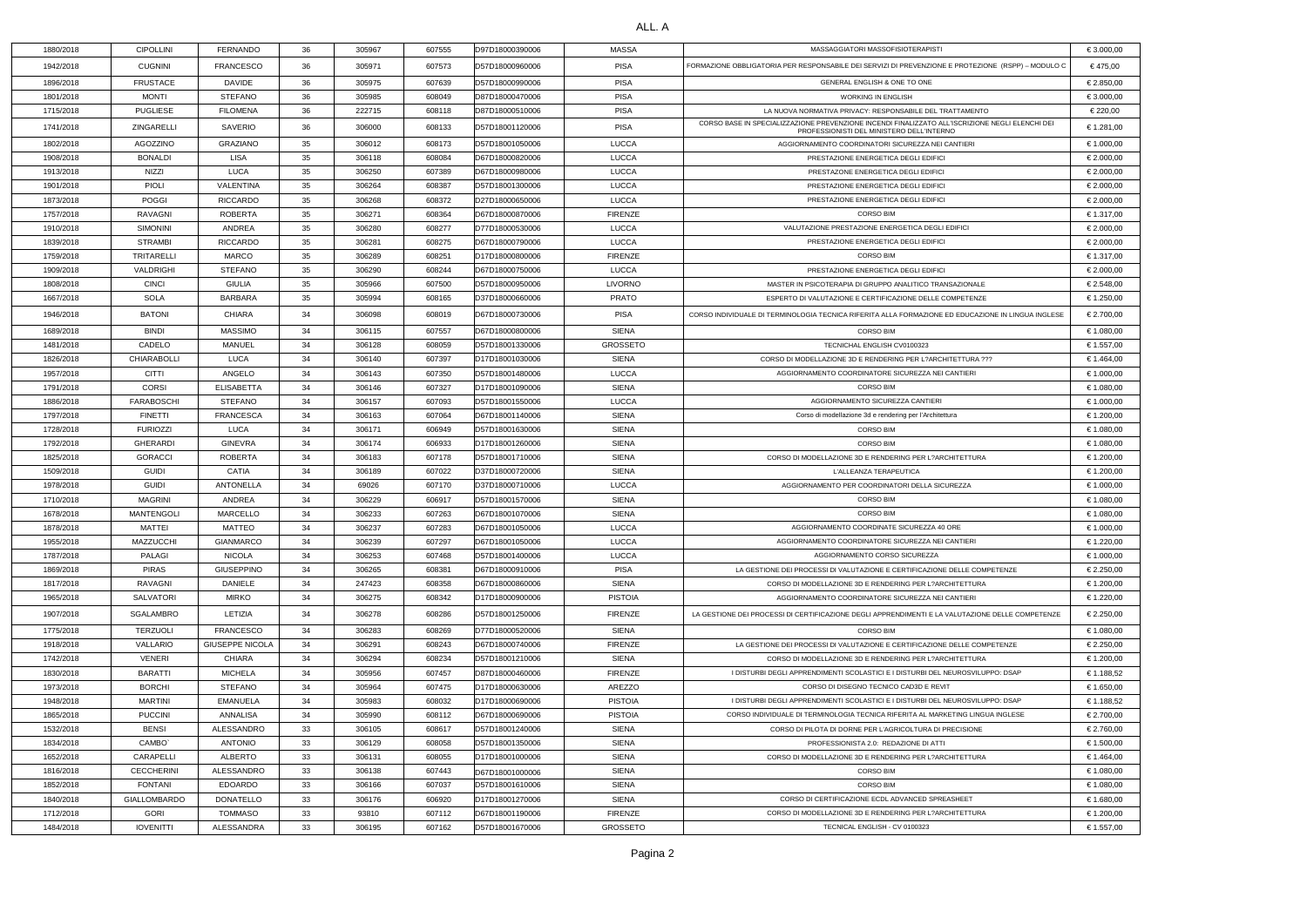## ALL. A

| 1794/2018 | PIERINI              | <b>PAOLO</b>                       | 33  | 226342 | 608392 | D67D18000920006 | SIENA           | PROFESSIONISTA 2.0: REDAZIONE DI ATTI                                                                                     | € 1.500,00 |
|-----------|----------------------|------------------------------------|-----|--------|--------|-----------------|-----------------|---------------------------------------------------------------------------------------------------------------------------|------------|
| 1169/2018 | <b>TONON</b>         | <b>DIEGO</b>                       | 33  | 306286 | 608261 | D67D18000770006 | <b>FIRENZE</b>  | EVOLVED ENGLISH COURSE                                                                                                    | € 2.800,00 |
| 1482/2018 | <b>VERDINI</b>       | ALESSANDRO                         | 33  | 306296 | 608204 | D57D18001190006 | <b>GROSSETO</b> | EVOLVED ENGLISH COURSE                                                                                                    | € 2.800,00 |
| 1956/2018 | <b>OMIZZOLO</b>      | PAOLO ROBERTO                      | 33  | 305987 | 608052 | D77D18000510006 | AREZZO          | CORSO DI AGOPUNTURA VETERINARIA                                                                                           | € 1.750,00 |
| 1984/2018 | RENZI                | <b>MONIA</b>                       | 33  | 216511 | 608119 | D67D18000700006 | <b>GROSSETO</b> | VALUTATORE E CERTIFICATORE DELLE COMPETENZE                                                                               | € 590,00   |
| 1828/2018 | <b>AMODIO</b>        | <b>GENNARO</b>                     | 32  | 306014 | 608172 | D57D18001060006 | LUCCA           | CORSO AGGIORNAMENTO COORDINATORI SICUREZZA NEI CANTIERI                                                                   | € 1.000,00 |
| 541/2018  | <b>BACCI</b>         | DAVID                              | 32  | 306018 | 608142 | D27D18000610006 | <b>PISA</b>     | SETTORE SOCIO-SANITARIO: TRA INNOVAZIONE TECNOLOGIA DIGITALE E NORMATIVA                                                  | € 1.680,00 |
| 1319/2018 | <b>BARSOTTI</b>      | <b>SILVIO</b>                      | 32  | 306096 | 608073 | D57D18001180006 | <b>LUCCA</b>    | FOTOGRAMMETRIA CON DRONE                                                                                                  | € 2.520,00 |
| 1291/2018 | <b>BONCIANI</b>      | GABRIELE                           | 32  | 306670 | 608594 | D17D18001400006 | <b>FIRENZE</b>  | EVOLVED ENGLISH COURSE                                                                                                    | € 2.800,00 |
| 1895/2018 | <b>BOTTAINI</b>      | <b>COSETTA</b>                     | 32  | 306123 | 608071 | D17D18000940006 | <b>LUCCA</b>    | PRESTAZIONE ENERGETICA DEGLI EDIFICI                                                                                      | € 2.000,00 |
| 988/2018  | <b>BOTTI</b>         | <b>ROBERTO</b>                     | 32  | 298648 | 608070 | D67D18000900006 | <b>FIRENZE</b>  | FORMAZIONE OBBLIGATORIA PER LA RIMOZIONE, SMALTIMENTO, BONIFICA DELL'AMIANTO - DIRIGENTI                                  | €780,00    |
| 1855/2018 | <b>CASINI</b>        | <b>FABIO</b>                       | 32  | 306136 | 608034 | D57D18001420006 | <b>LUCCA</b>    | PRESTAZIONE ENERGETICA DEGLI EDIFICI                                                                                      | € 2.000,00 |
| 1314/2018 | COCCI                | <b>GABRIELE</b>                    | 32  | 306144 | 607347 | D57D18001480006 | <b>FIRENZE</b>  | TECHNICAL ENGLISH - CV0100323                                                                                             | € 1.557,00 |
| 1940/2018 | DA PRATO             | <b>MONICA</b>                      | 32  | 306149 | 607310 | D57D18001490006 | <b>LUCCA</b>    | PRESTAZIONE ENERGETICA DEGLI EDIFICI                                                                                      | € 2.000,00 |
|           |                      |                                    |     |        |        |                 |                 |                                                                                                                           |            |
| 1954/2018 | <b>DEL MONTE</b>     | LUCA                               | 32  | 306152 | 607211 | D17D18001130006 | <b>LUCCA</b>    | PRESTAZIONE ENERGETICA DEGLI EDIFICI                                                                                      | € 2.000,00 |
| 1516/2018 | <b>ELIA</b>          | <b>ERIKA</b>                       | 32  | 306156 | 607143 | D57D18001530006 | <b>PISA</b>     | SOCIAL MEDIA MARKETING                                                                                                    | € 1.830,00 |
| 1971/2018 | FAZZI                | <b>FRANCO</b>                      | 32  | 306159 | 607124 | D17D18001180006 | <b>LUCCA</b>    | PRESTAZIONE ENERGETICA DEGLI EDIFICI                                                                                      | € 2.000,00 |
| 1930/2018 | <b>FERRARI</b>       | <b>MARCO</b>                       | 32  | 306161 | 607103 | D67D18001090006 | <b>LUCCA</b>    | PRESTAZIONE ENERGETICA DEGLI EDIFICI                                                                                      | € 2.000,00 |
| 1471/2018 | <b>FOIS</b>          | ANDREA                             | 32  | 306165 | 607051 | D57D18001610006 | <b>GROSSETO</b> | TECHNICAL ENGLISH CV0100323                                                                                               | € 1.557,00 |
| 1898/2018 | <b>GIANNINI</b>      | <b>GIANLUCA</b>                    | 32  | 306177 | 606946 | D67D18001180006 | <b>LUCCA</b>    | PRESTAZIONE ENERGETICA DEGLI EDIFICI                                                                                      | € 2.000,00 |
| 786/2018  | LONGINOTTI           | <b>FRANCESCA</b>                   | 32  | 306202 | 607144 | D27D18000670006 | <b>PISTOIA</b>  | SETTORE SOCIO-SANITARIO: TRA INNOVAZIONE TECNOLOGIA DIGITALE E NORMATIVA                                                  | € 1.680,00 |
| 1919/2018 | <b>LUCCHESI</b>      | <b>CRISTIANO</b><br><b>ETRUSCO</b> | 32  | 306227 | 607123 | D17D18001190006 | <b>LUCCA</b>    | PRESTAZIONI ENERGETICHE DEGLI EDIFICI                                                                                     | € 2.000,00 |
| 1722/2018 | <b>MONACCI</b>       | <b>FRANCESCO</b>                   | 32  | 306242 | 607300 | D67D18001040006 | <b>PISA</b>     | FOTOGRAMMETRIA CON DRONE                                                                                                  | € 2.520,00 |
| 543/2018  | <b>MONTANARINI</b>   | <b>PAOLA</b>                       | 32  | 306243 | 607302 | D27D18000660006 | <b>FIRENZE</b>  | SETTORE SOCIO-SANITARIO: TRA INNOVAZIONE TECNOLOGIA DIGITALE E NORMATIVA                                                  | € 2.049,60 |
| 1356/2018 | <b>MOSCHETTI</b>     | <b>RICCARDO</b>                    | 32  | 306248 | 607355 | D57D18001460006 | <b>PISA</b>     | EVOLVED ENGLISH COURSE                                                                                                    | € 2.800,00 |
| 1884/2018 | PALADINI             | ANDREA                             | 32  | 306252 | 607464 | D67D18000960006 | <b>LUCCA</b>    | PRESTAZIONE ENERGETICA DEGLI EDIFICI                                                                                      | € 2.000,00 |
| 1528/2018 | <b>PAPINESCHI</b>    | <b>SIMONE</b>                      | 32  | 306254 | 607467 | D57D18001390006 | <b>PISA</b>     | EVOLVED INTERMEDIATE ENGLISH                                                                                              | € 2.800,00 |
| 1788/2018 | <b>POGGETTI</b>      | <b>FABIO</b>                       | 32  | 306267 | 608376 | D57D18001290006 | <b>PISA</b>     | CORSO DI FORMAZIONE SPECIALISTICO PER LA PROGETTAZIONE DI STRUTTURE E SERVIZI SOCIO-SANITARI IN<br><b>REGIONE TOSCANA</b> | € 1.684,00 |
| 1718/2018 | SARMIENTO            | <b>ILARIA</b>                      | 32  | 14874  | 608291 | D67D18000830006 | <b>FIRENZE</b>  | CORSO INDIVIDUALE DI LINGUA INGLESE                                                                                       | € 2.950,00 |
|           |                      | MARIA                              | 32  | 38242  |        |                 | <b>LIVORNO</b>  | MASTER IN PSICOTERAPIA DI GRUPPO ANALITICO TRANSAZIONALE                                                                  | € 2.548,00 |
| 1587/2018 | <b>FRANGIONI</b>     |                                    |     |        | 607584 | D57D18000970006 |                 | PMP PROGRAM - PROJECT MANAGEMENT PROFESSIONAL PROGRAM                                                                     |            |
| 1246/2018 | MILANESE             | <b>GIANLUCA</b>                    | 32  | 305984 | 608036 | D37D18000650006 | <b>FIRENZE</b>  |                                                                                                                           | € 3.000,00 |
| 1647/2018 | PALANDRI             | SILVIA                             | 32  | 305988 | 608054 | D57D18001030006 | <b>LIVORNO</b>  | MASTER IN PSICOTERAPIA DI GRUPPO ANALITICO TRANSAZIONALE                                                                  | € 2.548,00 |
| 1758/2018 | <b>AGONIGI</b>       | <b>ENRICO</b>                      | -31 | 306011 | 608174 | D57D18001040006 | <b>PISA</b>     | DAL 3D AL VR                                                                                                              | € 2.800,00 |
| 1766/2018 | <b>BACCELLINI</b>    | <b>DAVID</b>                       | 31  | 306017 | 608144 | D17D18000710006 | <b>FIRENZE</b>  | REVIT ARCHITECTURE - CV0130111                                                                                            | € 1.849,00 |
| 1950/2018 | <b>BANDINI</b>       | ALFREDO                            | 31  | 306090 | 608113 | D57D18001130006 | <b>PISA</b>     | DAL 3D ALLA VR                                                                                                            | € 2.800,00 |
| 1937/2018 | <b>BECHERINI</b>     | SIMONA                             | -31 | 306102 | 608000 | D57D18001220006 | <b>PISA</b>     | REVIT ARCHITECTURE CV0130111                                                                                              | € 1.849,00 |
| 1533/2018 | CARLOTTI             | <b>MASSIMILIANO</b>                | 31  | 306132 | 608053 | D67D18000950006 | <b>PISA</b>     | DAL 3D ALLA VR                                                                                                            | € 2.800,00 |
| 1749/2018 | <b>CARTENI</b>       | <b>FURIO</b>                       | 31  | 306133 | 608048 | D57D18001370006 | FIRENZE         | TECNICHAL ENGLISH - CV0100323                                                                                             | € 1.557,00 |
| 1651/2018 | COSTANZO             | MICHELE                            | 31  | 306148 | 607319 | D57D18001490006 | <b>GROSSETO</b> | TECNICHAL ENGLISH - CV0100323                                                                                             | € 1.557,00 |
| 1520/2018 | DANTI                | ANDREA                             | 31  | 306150 | 607255 | D17D18001120006 | FIRENZE         | TECHNICAL ENGLISH - CV0100323                                                                                             | € 1.557,00 |
| 1361/2018 | <b>DELLA BARTOLA</b> | ALESSANDRO                         | 31  | 306154 | 607192 | D57D18001510006 | <b>PISA</b>     | EVOLVED ENGLISH COURSE                                                                                                    | € 2.800,00 |
| 1719/2018 | FRANCALANCI          | ALESSIO                            | 31  | 75781  | 607023 | D17D18001220006 | <b>FIRENZE</b>  | CORSO DI LINGUA INGLESE INDIVIDUALE                                                                                       | € 2.950,00 |
| 1768/2018 | <b>GERONI</b>        | ALBERTO                            | 31  | 306173 | 606937 | D17D18001250006 | <b>FIRENZE</b>  | TECHNICAL ENGLISH - CV0100323                                                                                             | € 1.557,00 |
| 1189/2018 | <b>GIUNTINI</b>      | ALESSANDRO                         | 31  | 306182 | 607200 | D57D18001710006 | <b>PISA</b>     | DAL 3D AL VR                                                                                                              | € 2.800,00 |
| 1774/2018 | <b>GUARIGLIA</b>     | <b>DANIELA</b>                     | 31  | 306187 | 607049 | D17D18001340006 | <b>FIRENZE</b>  | <b>EVOLVE ENGLISH COURSE</b>                                                                                              | € 2.800,00 |
| 1739/2018 | <b>GUERRINI</b>      | PAOLO                              | 31  | 306188 | 607028 | D17D18001330006 | FIRENZE         | DALLA 3D AL VR                                                                                                            | € 2.800,00 |
| 1815/2018 | <b>GUZZOLETTI</b>    | SABRINA                            | 31  | 306194 | 607163 | D17D18001290006 | <b>FIRENZE</b>  | DAL 3D ALLA VR                                                                                                            | € 2.800,00 |
| 1881/2018 | LAZZERETTI           | ALESSIO                            | 31  | 306198 | 607157 | D57D18001660006 | <b>FIRENZE</b>  | Patente del drone ed operatore SAPR                                                                                       | € 2.700,00 |
| 1738/2018 | <b>LOMBARDI</b>      | <b>MASSIMILIANO</b>                | -31 | 306201 | 607146 | D57D18001590006 | <b>LUCCA</b>    | AGGIORNAMENTO COORDINATORE SICUREZZA NEI CANTIERI                                                                         | € 1.220,00 |
| 1359/2018 | LUPO                 | <b>ROBERTO</b>                     | 31  | 306228 | 606919 | D57D18001580006 | <b>PISA</b>     | EVOLVED INTERMEDIATE ENGLISH                                                                                              | € 2.800,00 |
|           | <b>MOSCA</b>         | ALESSANDRO                         | 31  | 306247 | 607352 |                 | FIRENZE         |                                                                                                                           | € 1.849,00 |
| 1595/2018 |                      |                                    |     |        |        | D17D18001040006 |                 | REVIT ARCHITECTURE - CV0130111                                                                                            |            |
| 1720/2018 | <b>PECORI</b>        | <b>NORBERTO</b>                    | 31  | 306257 | 607478 | D37D18000690006 | <b>PRATO</b>    | AUTOCAD REVIT ARCHITECTURE - GESTIONE DEL PROGETTO EDILIZIO                                                               | € 1.200,00 |
| 1247/2018 | PELLI                | MATTEO                             | 31  | 306259 | 607734 | D47D18000430006 | AREZZO          | PROJECT MANAGEMENT FUNDAMENTALS & ADVANCED                                                                                | € 3.000,00 |
| 1745/2018 | PERRIA               | <b>FABIO</b>                       | 31  | 306260 | 607737 | D47D18000430006 | <b>PISA</b>     | EVOLVED ENGLISH COURSE                                                                                                    | € 2.800,00 |
| 1597/2018 | SASSI                | <b>GUGLIELMO</b>                   | 31  | 306277 | 608287 | D17D18000890006 | <b>PISA</b>     | REVIT ARCHITECTURE - CV0130111                                                                                            | € 1.849,00 |
| 1754/2018 | VANNUCCHI            | ALBERTO                            | 31  | 306292 | 608239 | D17D18000790006 | <b>LUCCA</b>    | AGGIORNAMENTO COORDINATORE SICUREZZA NEI CANTIERI                                                                         | € 1.220,00 |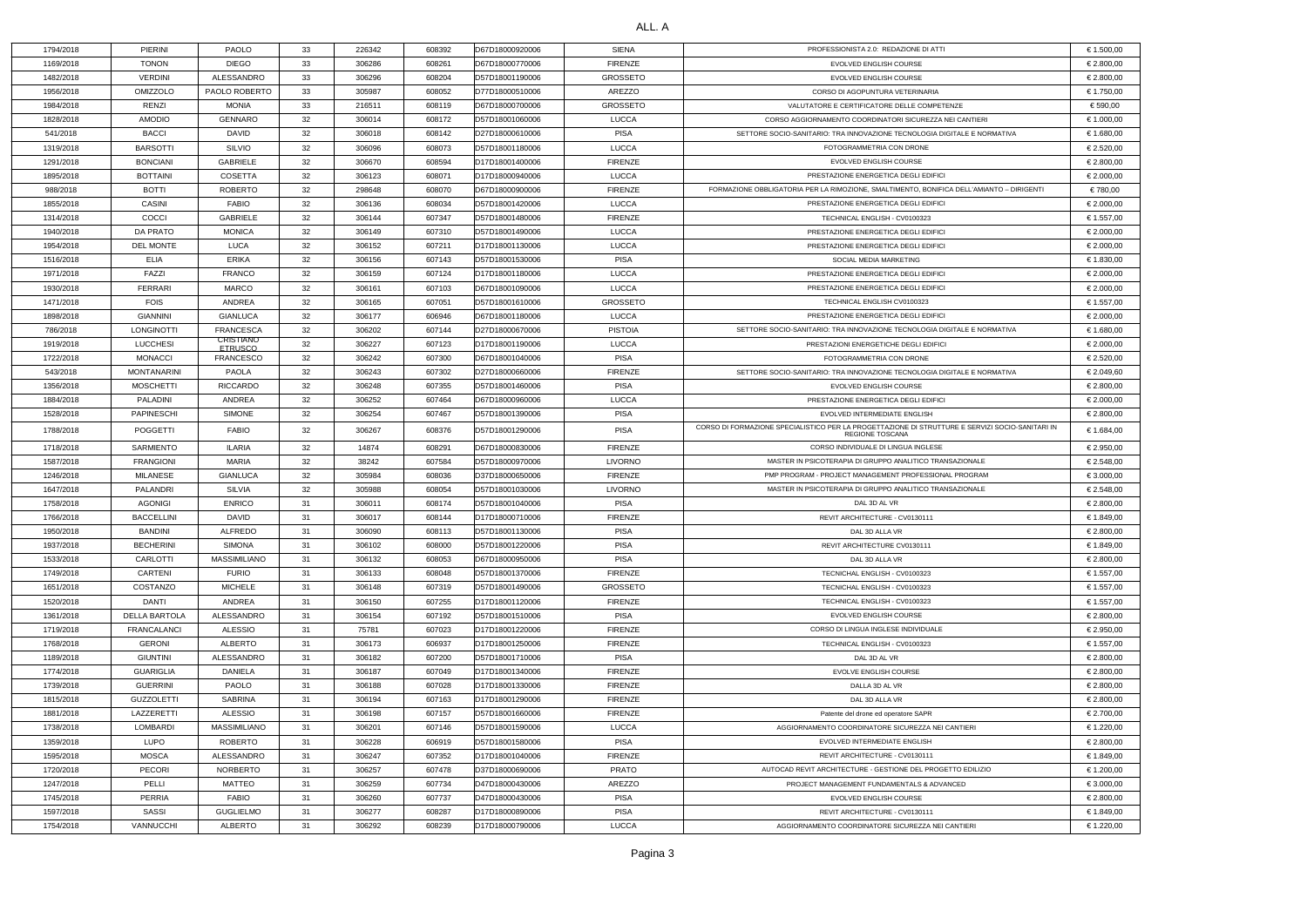| 1747/2018 | ZANZI             | <b>LUCA</b>     | 31 | 306299 | 608195 | D57D18001150006 | <b>FIRENZE</b>  | DAL 3D ALLA VR                                                                               | € 2.800,00 |
|-----------|-------------------|-----------------|----|--------|--------|-----------------|-----------------|----------------------------------------------------------------------------------------------|------------|
| 1603/2018 | <b>ACCIAIOLI</b>  | <b>DAMIANO</b>  | 31 | 305953 | 607445 | D17D18001370006 | <b>FIRENZE</b>  | MASTER BREVE EUROCONFERENCE 2018/2019 - 20^ EDIZIONE                                         | € 645,00   |
| 1692/2018 | CRIBARI           | <b>EMILIANO</b> | 31 | 305969 | 607563 | D17D18000650006 | <b>FIRENZE</b>  | TECNICO QUALIFICATO GUIDA AMBIENTALE ESCURSIONISTA                                           | € 2.100,00 |
| 1645/2018 | <b>GIANNINI</b>   | <b>STEFANO</b>  | 31 | 305977 | 607769 | D47D18000420006 | LIVORNO         | EXECUTIVE MASTER IN CLINICAL ENDOSCOPY                                                       | € 3.000,00 |
| 1522/2018 | PINZAUTI          | SILVIA          | 31 | 76604  | 608056 | D87D18000500006 | <b>FIRENZE</b>  | I DISTURBI DEGLI APPRENDIMENTI SCOLASTICI E I DISTURBI DEL NEUROSVILUPPO: DSAP               | € 1.188,52 |
| 1202/2018 | BALDINI           | <b>NICOLA</b>   | 31 | 26585  | 608139 | D57D18001100006 | PISA            | DESIGN 3D                                                                                    | € 1.800,00 |
| 1681/2018 | <b>BALDINI</b>    | <b>MARCO</b>    | 31 | 306020 | 608138 | D17D18000730006 | <b>FIRENZE</b>  | REVIT ARCHITECTURE - CV130111                                                                | € 1.849,00 |
| 1804/2018 | <b>BALESTRI</b>   | <b>IACOPO</b>   | 31 | 306088 | 608117 | D17D18000740006 | <b>FIRENZE</b>  | REVIT ARCHITECTURE - CV0130111                                                               | € 1.849,00 |
| 1953/2018 | <b>BARBI</b>      | ALESSANDRO      | 31 | 306093 | 608111 | D17D18000750006 | <b>FIRENZE</b>  | EVOLVED ENGLISH COURSE                                                                       | € 2.800,00 |
| 1360/2018 | <b>BARGHINI</b>   | <b>FABRIZIO</b> | 31 | 306094 | 608110 | D57D18001160006 | PISA            | EVOLVED ENGLISH COURSE                                                                       | € 2.800,00 |
| 1639/2018 | <b>BARONCELLI</b> | <b>PAOLO</b>    | 31 | 306095 | 608104 | D17D18000780006 | <b>FIRENZE</b>  | TECHNICAL ENGLISH - CV0100323                                                                | € 1.557,00 |
| 1475/2018 | <b>BARTALUCCI</b> | <b>FAUSTO</b>   | 31 | 306097 | 608021 | D57D18001200006 | <b>GROSSETO</b> | EVOLVED INTERMEDIATE ENGLISH                                                                 | € 2.800,00 |
| 1553/2018 | <b>BENIGNI</b>    | CRISTINA        | 31 | 306103 | 607742 | D57D18001230006 | <b>GROSSETO</b> | REVIT ARCHITECTURE - CV0130111                                                               | € 1.849,00 |
| 1744/2018 | <b>BESSI</b>      | LORENZO         | 31 | 306106 | 607644 | D17D18000820006 | <b>FIRENZE</b>  | REVIT ARCHITECTURE - CV0130111                                                               | € 1.849,00 |
| 1853/2018 | <b>BESSI</b>      | SERENA          | 31 | 306108 | 607580 | D17D18000830006 | <b>FIRENZE</b>  | EVOLVED ENGLISH COURSE                                                                       | € 2.800,00 |
| 1769/2018 | <b>BETTINI</b>    | <b>BEATRICE</b> | 31 | 93892  | 607571 | D17D18000840006 | FIRENZE         | CORSO DI AGGIORNAMENTO - LA GESTIONE DEI PROCESSI DI VALUTAZIONE DEGLI APPRENDIMENTI E DELLE | € 2.400,00 |
|           |                   |                 |    |        |        |                 |                 | COMPETENZE                                                                                   |            |
| 1927/2018 | <b>BIANCALANI</b> | SERENA          | 31 | 306112 | 607565 | D17D18000850006 | <b>FIRENZE</b>  | EVOLVED ENGLISH COURSE                                                                       | € 2.800,00 |
| 1626/2018 | <b>BIANCHI</b>    | <b>MIRIA</b>    | 31 | 306114 | 607562 | D17D18000860006 | AREZZO          | REVIT ARCHITECTURE CV0130111                                                                 | € 1.849,00 |
| 1604/2018 | <b>BIONDI</b>     | <b>PAOLO</b>    | 31 | 306116 | 607498 | D17D18000880006 | <b>FIRENZE</b>  | TECHNICAL ENGLISH - CV0100323                                                                | € 1.557,00 |
| 1589/2018 | <b>BORGHERESI</b> | GIANCARLO       | 31 | 306119 | 608078 | D17D18001400006 | <b>FIRENZE</b>  | TECHNICAL ENGLISH - CV0100323                                                                | € 1.557,00 |
| 1790/2018 | <b>BORGHETTI</b>  | ISABELLA        | 31 | 306120 | 608077 | D17D18000920006 | <b>FIRENZE</b>  | EVOLVED ENGLISH COURSE                                                                       | € 2.800,00 |
| 1871/2018 | <b>BOTTAI</b>     | LUCA            | 31 | 306122 | 608075 | D17D18000930006 | <b>FIRENZE</b>  | TECHNICAL ENGLISH - CV0100323                                                                | € 1.557,00 |
| 1932/2018 | <b>BRUNI</b>      | ALESSANDRO      | 31 | 306125 | 608061 | D17D18000960006 | <b>FIRENZE</b>  | DAL 3D ALLA VR                                                                               | € 2.800,00 |
| 1796/2018 | <b>BUTI</b>       | <b>MAURIZIO</b> | 31 | 306127 | 608063 | D57D18001320006 | PISA            | DESIGN 3D                                                                                    | € 1.800,00 |
| 1616/2018 | <b>CAPACCI</b>    | <b>MASSIMO</b>  | 31 | 306130 | 608057 | D67D18000930006 | AREZZO          | TECHNICAL ENGLISH CV0100323                                                                  | € 1.557,00 |
| 1190/2018 | <b>CARUGINI</b>   | PIERLUIGI       | 31 | 306134 | 608047 | D17D18001020006 | PISA            | DAL 3D AL VR                                                                                 | € 2.800,00 |
| 1188/2018 | CAVALLINI         | ALESSANDRO      | 31 | 306137 | 607447 | D67D18000990006 | PISA            | DESIGN 3D                                                                                    | € 1.800,00 |
| 1714/2018 | CELLI             | ROBERTO         | 31 | 228136 | 607424 | D67D18001000006 | <b>LUCCA</b>    | AGGIORNAMENTO COORDINATORE SICUREZZA NEI CANTIERI                                            | € 1.220,00 |
| 1777/2018 | <b>CENNI</b>      | <b>FABIO</b>    | 31 | 306139 | 607406 | D17D18001030006 | <b>FIRENZE</b>  | EVOLVED ENGLISH COURSE                                                                       | € 2.800,00 |
| 1695/2018 | <b>CIAMPOLINI</b> | <b>PAOLO</b>    | 31 | 306141 | 607395 | D17D18001050006 | <b>FIRENZE</b>  | EVOLVED ENGLISH COURSE                                                                       | € 2.800,00 |
| 1163/2018 | <b>CIRRI</b>      | GIANCARLO       | 31 | 306142 | 607359 | D17D18001050006 | <b>FIRENZE</b>  | EVOLVED ENGLISH COURSE                                                                       | € 2.800,00 |
| 1767/2018 | <b>CONTEMORI</b>  | LUCA            | 31 | 306145 | 607344 | D17D18001080006 | AREZZO          | REVIT ARCHITECTURE CV0130111                                                                 | € 1.849,00 |
| 1493/2018 | COSI              | LORENZO         | 31 | 306147 | 607323 | D17D18001100006 | <b>FIRENZE</b>  | TECHNICAL ENGLISH - CV0100323                                                                | € 1.557,00 |
| 1753/2018 | DE SIMONE         | LUIGI           | 31 | 306151 | 607258 | D17D18001120006 | <b>FIRENZE</b>  | REVIT ARCHITECTURE - CV0130111                                                               | € 1.849,00 |
| 1480/2018 | <b>DELFINO</b>    | ANNA            | 31 | 306153 | 607204 | D67D18001060006 | LIVORNO         | DESIGN 3D                                                                                    | € 1.800,00 |
| 1156/2018 | <b>FATTORI</b>    | <b>LEONARDO</b> | 31 | 306158 | 607121 | D17D18001180006 | <b>FIRENZE</b>  | FIRST STEP TO ENGLISH                                                                        | € 1.607,00 |
| 586/2018  | <b>FEDERIGI</b>   | ARIANNA         | 31 | 306160 | 607119 | D67D18001080006 | LUCCA           | AUTOCAD 2017                                                                                 | €488,00    |
| 1772/2018 | <b>FREDIANI</b>   | <b>STEFANO</b>  | 31 | 306168 | 607021 | D17D18001220006 | <b>FIRENZE</b>  | TECNICHAL ENGLISH - CV0100323                                                                | € 1.557,00 |
| 1238/2018 | <b>FUCILE</b>     | DAVID           | 31 | 306169 | 606956 | D17D18001240006 | <b>GROSSETO</b> | DAL 3D ALLA VR                                                                               | € 2.800,00 |
| 1236/2018 | <b>GALEOTTI</b>   | <b>BARBARA</b>  | 31 | 2931   | 606947 | D67D18001160006 | <b>GROSSETO</b> | TECHNICAL ENGLISH CV0100323                                                                  | € 1.557,00 |
| 1783/2018 | <b>GIABBANI</b>   | BARBARA         | 31 | 306175 | 606927 | D67D18001170006 | <b>FIRENZE</b>  | TECHNICAL ENGLISH - CV0100323                                                                | € 1.557,00 |
| 1899/2018 | <b>GIOGLI</b>     | ROBERTO         | 31 | 306179 | 607223 | D57D18001730006 | <b>GROSSETO</b> | CODICE DEI CONTRATTI PUBBLICI                                                                | € 1.440,00 |
| 1492/2018 | GIULIANI          | <b>RICCARDO</b> | 31 | 306181 | 607208 | D57D18001720006 | <b>FIRENZE</b>  | EVOLVED ENGLISH COURSE                                                                       | € 2.800,00 |
| 1663/2018 | <b>GOSTI</b>      | <b>CLAUDIO</b>  | 31 | 306184 | 607109 | D67D18001190006 | <b>GROSSETO</b> | TECHNICAL ENGLISH CV0100323                                                                  | € 1.557,00 |
| 1664/2018 | <b>GRAZIANI</b>   | LIANA           | 31 | 87094  | 607101 | D57D18001690006 | <b>GROSSETO</b> | Technical English - CV0100323                                                                | € 1.557,00 |
| 1844/2018 | <b>GRIFONI</b>    | CESARE          | 31 | 306185 | 607067 | D57D18001690006 | <b>FIRENZE</b>  | CORSO INDIVIDUALE DI FRANCESE                                                                | € 1.750,00 |
| 1282/2018 | <b>GUIDO</b>      | ALESSANDRO      | 31 | 306192 | 607169 | D57D18001680006 | <b>FIRENZE</b>  | DAL 3D ALLA VR                                                                               | € 2.800,00 |
| 1476/2018 | <b>GUIDOTTI</b>   | STEFANIA        | 31 | 306193 | 607164 | D17D18001310006 | <b>FIRENZE</b>  | REVIT ARCHITECTURE - CV 0130111                                                              | € 1.849,00 |
| 1674/2018 | LABARDI           | LORENZO         | 31 | 306196 | 607158 | D17D18001280006 | <b>FIRENZE</b>  | REVIT ARCHITECTURE - CV130111                                                                | € 1.849,00 |
| 1648/2018 | LEONI             | KATIA           | 31 | 306199 | 607155 | D57D18001650006 | <b>GROSSETO</b> | REVIT ARCHITECTURE - CV0130111                                                               | € 1.849,00 |
| 1546/2018 | <b>LICCIARDI</b>  | <b>GIACOMO</b>  | 31 | 306200 | 607152 | D57D18001600006 | <b>GROSSETO</b> | REVIT ARCHITECTURE - CV0130111                                                               | € 1.849,00 |
| 1607/2018 | LONZI             | <b>CLAUDIO</b>  | 31 | 306203 | 607142 | D17D18001200006 | FIRENZE         | TECHNICAL ENGLISH - CV0100323                                                                | € 1.557,00 |
| 1545/2018 | <b>MALOSSI</b>    | SILVIA          | 31 | 306230 | 606915 | D57D18001560006 | <b>GROSSETO</b> | TECHNICAL ENGLISH - CV0100323                                                                | € 1.557,00 |
| 1892/2018 | MALPEZZI          | DANIELE         | 31 | 306231 | 606911 | D17D18001170006 | FIRENZE         | EVOLVED ENGLISH COURSE                                                                       | € 2.800,00 |
| 1506/2018 | <b>MANETTI</b>    | <b>MIRKO</b>    | 31 | 306232 | 606900 | D17D18001170006 | <b>FIRENZE</b>  | REVIT ARCHITECTURE - CV0130111                                                               | € 1.849,00 |
|           |                   |                 |    |        |        |                 |                 |                                                                                              |            |